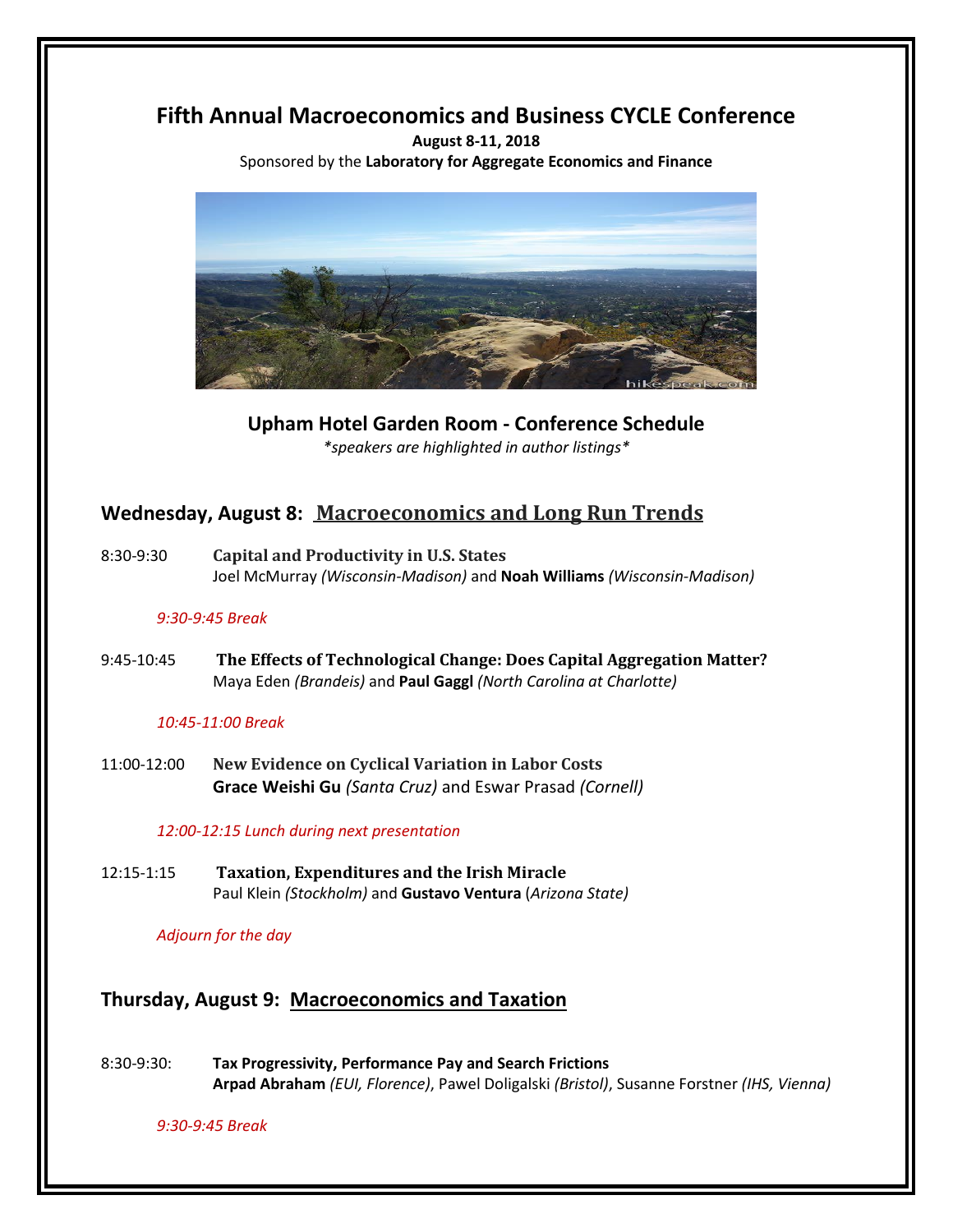9:45-10:45 **The Effects of Marriage-Related Taxes and Social Security Benefits** Margherita Borella *(Torino)*, Mariacristina De Nardi *(FRB of Chicago)* and **Fang Yang** *(Louisiana State)*

#### *10:45-11:00 Break*

11:00-12:00 **Inequality, Redistribution, and Optimal Trade Roozbeh Hosseini** *(Georgia)* and Ali Shourideh *(Carnegie Mellon)*

*12:00-12:15 lunch for next presentation*

12:15-1:15 **Taxation and Organization of Knowledge Marek Kapicka** *(CERGE-EI)* and Ctirad Slavik *(CERGE-EI)*

*Group photo and Adjourn for the day* 

## **Friday, August 10: Inflation, Nominal Assets, and Monetary Policy**

8:30-9:30 **Prices and Inflation when Government Bonds are Net Wealth Marcus Hagedorn** *(University of Oslo and CEPR)*

### *9:30-9:45 Break*

9:45-10:45 **Inflation, Debt, and Default Sewon Hur** *(Pittsburgh)*, Illenin O. Kondo *(Norte Dame)* and Fabrizio Perri *(FRB of Minneapolis and CEPR)*

### *10:45-11:00 Break*

11:00-12:00 **Macroeconomic Fluctuations with HANK and SAM: An Analytical Approach** Morten O. Ravn *(College London)* and **Vincent Sterk** *(College London)*

### *12:00-12:15 lunch for next presentation*

12:15-1:15 **Agency Costs, Supply-side Uncertainty and the Zero Lower Bound** Victor Dorofeenko *(Institute for Advance Studies Austria),* **Gabriel Lee** *(Regensburg)*, Kevin D. Salyer *(Davis)*, Johannes Strobel *(Simon Fraser)*

### *Adjourn for the day*

8:15 **Dinner at Opal Restaurant, 1325 State Street, within walking distance of Upham Hotel**